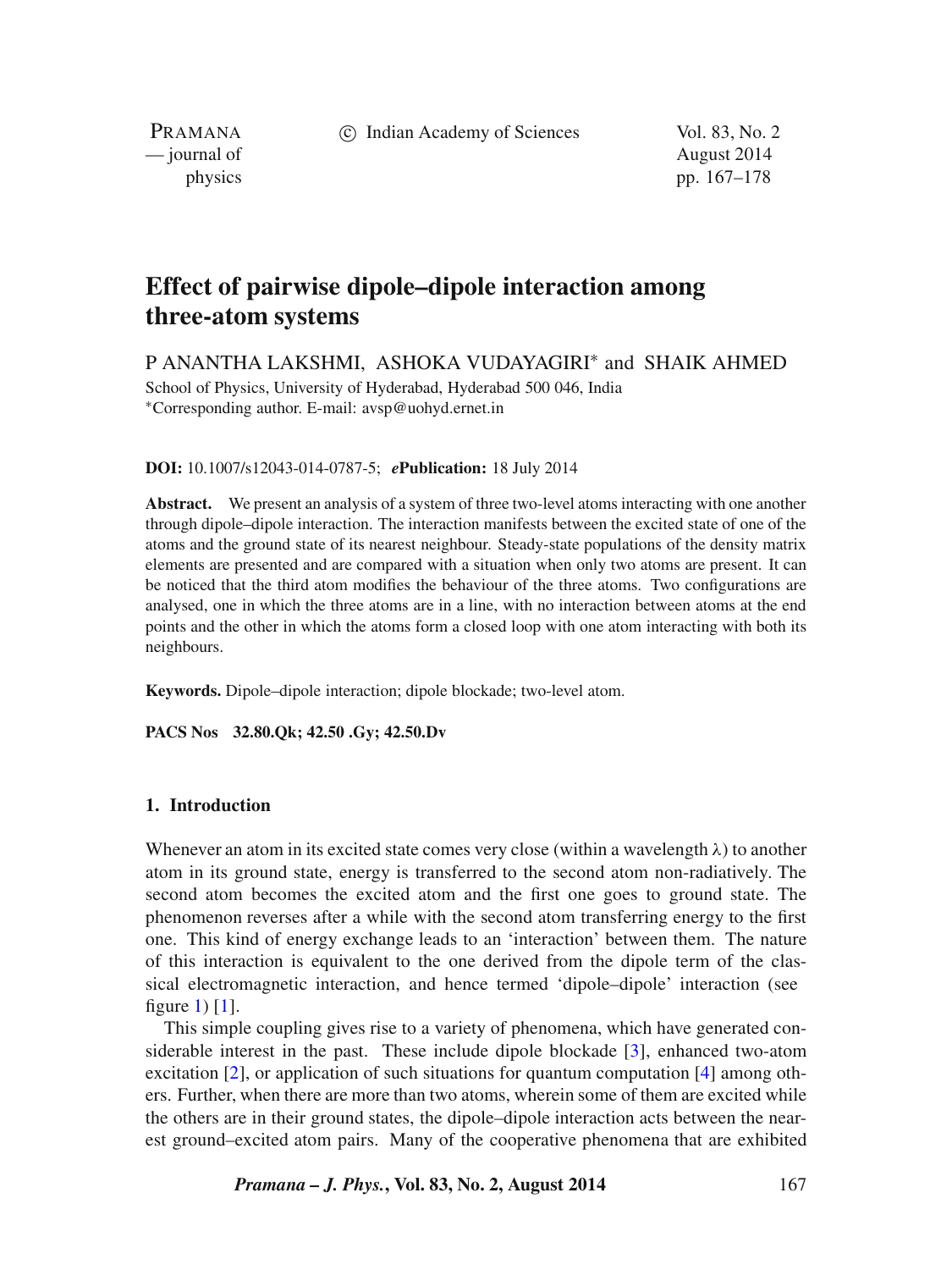<span id="page-1-0"></span>

**Figure 1.** Resonant, non-radiative energy transfer between the excited state of one atom and the ground state of the other.

by a collection of atoms are manifestations of a coherent sum of these interactions. This provides motivation to extend these interactions to many-atom systems.

The excitement to study dynamics of dipole–dipole interaction stems from the fact that this phenomenon can be exploited for several applications. For instance, Deutsch and coworkers, in the context of quantum information, have exploited the motion of a particle in double well to trap alkali atoms in a 1D lattice [\[5\]](#page-11-4). They have employed a photonmediated collision resulting in an effective dipole–dipole interaction, which provided a handle to control an ensemble of uncoupled atomic systems. They demonstrated that, controlling the strength of the optical field provides direct control on the strength of the dipole–dipole interaction. This is perhaps one of the many ways of experimentally realizing the schemes that are studied in the present paper.

First, we extend the study to a set of three atoms. Three atoms in which any two interact with each other has also been of much interest. As a three-body problem, this leads to various effects such as formation of Effimov states [\[6\]](#page-11-5) and/or correlation between those atoms that are not directly interacting with each other – mediated by the intermediate atom are some of the phenomena that make the study of these systems worthwhile. Some of the studies are undertaken in the classical domain, using the classical dipole interaction picture [\[7\]](#page-11-6). Other studies exist in the domain of van der Waals interaction instead of the above-mentioned dipole–dipole interaction [\[8,](#page-11-7)[9\]](#page-11-8). Some of the recent works involve study of three atoms in a cavity [\[10\]](#page-11-9) and of three fermionic atoms which form bipartite Cooper pairs [\[11\]](#page-11-10). Results of 'collisional' interaction between three atoms are also experimentally studied [\[12\]](#page-11-11). Yet, a simple study of dynamics that cover the entire range has not yet been undertaken. In this paper, we present the initial studies in this endeavour. The effects described here are generic and is valid for any atomic species, although they are more feasible in cold atoms in optical lattices.

In the first section of this paper, for comparison, we present results for a system of two atoms interacting with a common laser field. When one of the two atoms gets excited, due to this field, a dipole–dipole interaction occurs between the two atoms. This interaction is represented by a coupling factor *<sup>g</sup>*. Though the value of g would critically depend upon the distance between the two atoms, we take it to be a constant – under the assumption that the interatomic distance is held constant. Steady-state solutions for the Liouville equation in the density matrix formalism are obtained for different values of field strength – represented by the corresponding Rabi frequency  $\alpha$  and the dipole–dipole coupling factor g. As the detailed results for the two-atom case are published in  $[13]$ , only the highlights are recounted here.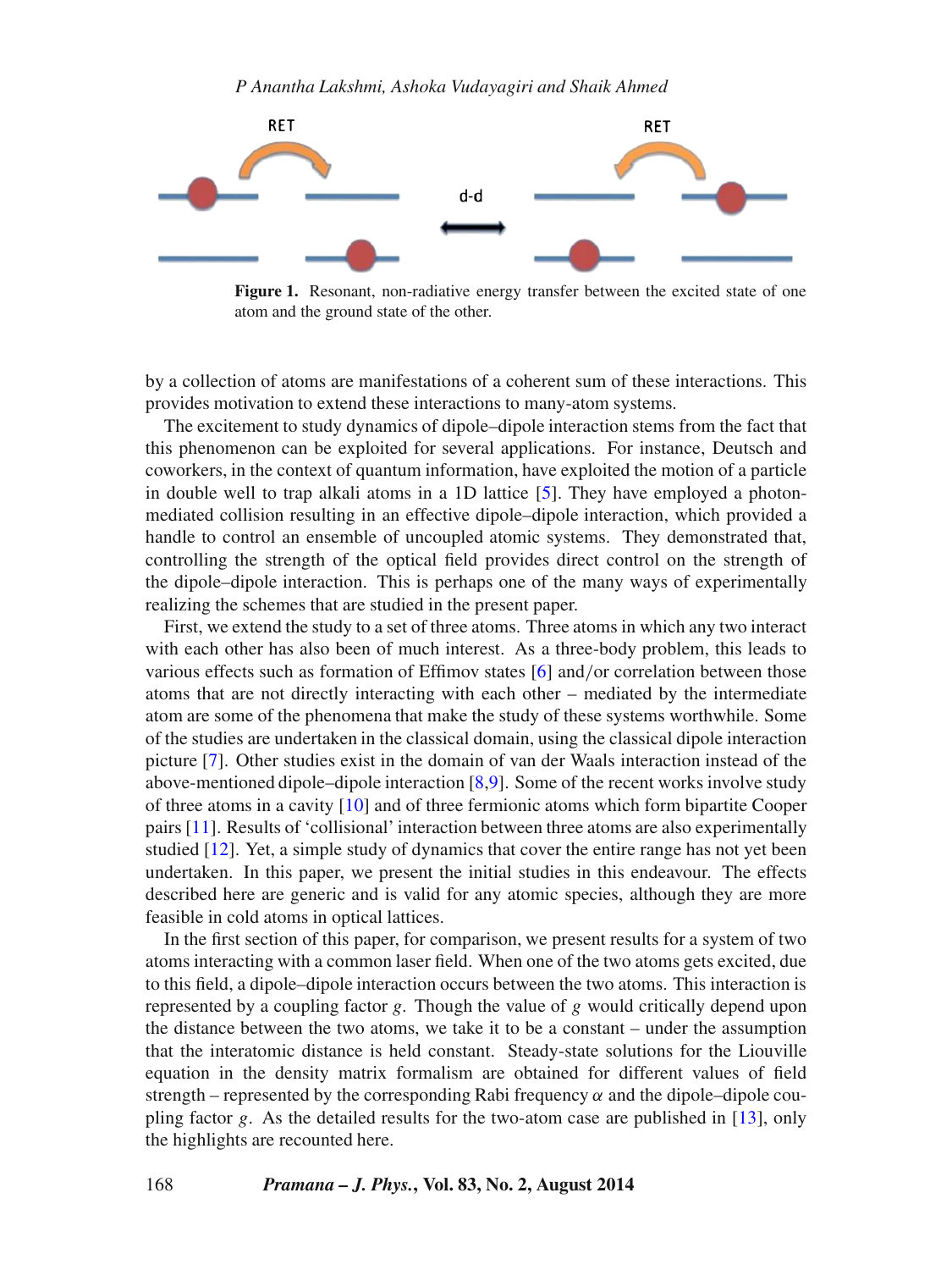## *Effect of pairwise dipole–dipole interaction*

In the next section, three atoms, all interacting with the same field, are considered. Inclusion of a third atom opens up multiple ways of arranging them. But we consider two of the simplest and important configurations – a linear chain where all the three atoms are on a single line and a closed configuration, where all three are on the vertices of an equilateral triangle. Any other arrangement would be a simple variation of these two. In the linear (open loop) arrangement, the interaction between two farthest atoms can be neglected whereas in the closed loop arrangement, all three atoms interact with each other with equal strength. Because the atom–atom coupling manifests in different ways in both these configurations, the results for the two configurations are different as discussed in [§3.](#page-4-0)

## **2. Two two-level atoms**

To formulate the problem in proper perspective, we at first present results of two atoms, which are interacting with each other via dipole–dipole interaction as well as an external electromagnetic field. The atomic response to this field is significantly altered by the dipole–dipole interaction, as shown below.

The energy levels of both atoms together can be represented in the combined Hilbert space of four-energy levels as shown in figure [2.](#page-2-0) The state  $|1\rangle$  represents a situation when both atoms are in ground state ( $|g_1g_2\rangle$ ), state  $|2\rangle$  and  $|3\rangle$  represent situations when either one of the atoms are excited while the other is still in ground state ( $|g_1e_2\rangle$  and  $|e_1g_2\rangle$ ) and the state  $|4\rangle$  corresponds to the situation when both the atoms are in excited state  $(|e_1e_2\rangle)$ .

The dipole–dipole interaction is modelled as a coupling factor *g* which brings about non-radiative transitions between  $|e_1g_2\rangle \leftrightarrow |g_1e_2\rangle$  or  $|2\rangle \leftrightarrow |3\rangle$ . The appropriate Hamiltonian for this system is

$$
H = \begin{bmatrix} \omega_1 & -\alpha_{21}^* & -\alpha_{31}^* & 0 \\ -\alpha_{21} & \omega_2 & -g & -\alpha_{42}^* \\ -\alpha_{31} & -g & \omega_3 & -\alpha_{43}^* \\ 0 & -\alpha_{42} & -\alpha_{43} & \omega_4 \end{bmatrix}
$$
 (1)

which will be used to solve the Liouville equation

<span id="page-2-1"></span>
$$
i\hbar \frac{\partial \rho}{\partial t} = [H, \rho] + \mathcal{L}\rho. \tag{2}
$$

<span id="page-2-0"></span>

**Figure 2.** The four-level energy diagram.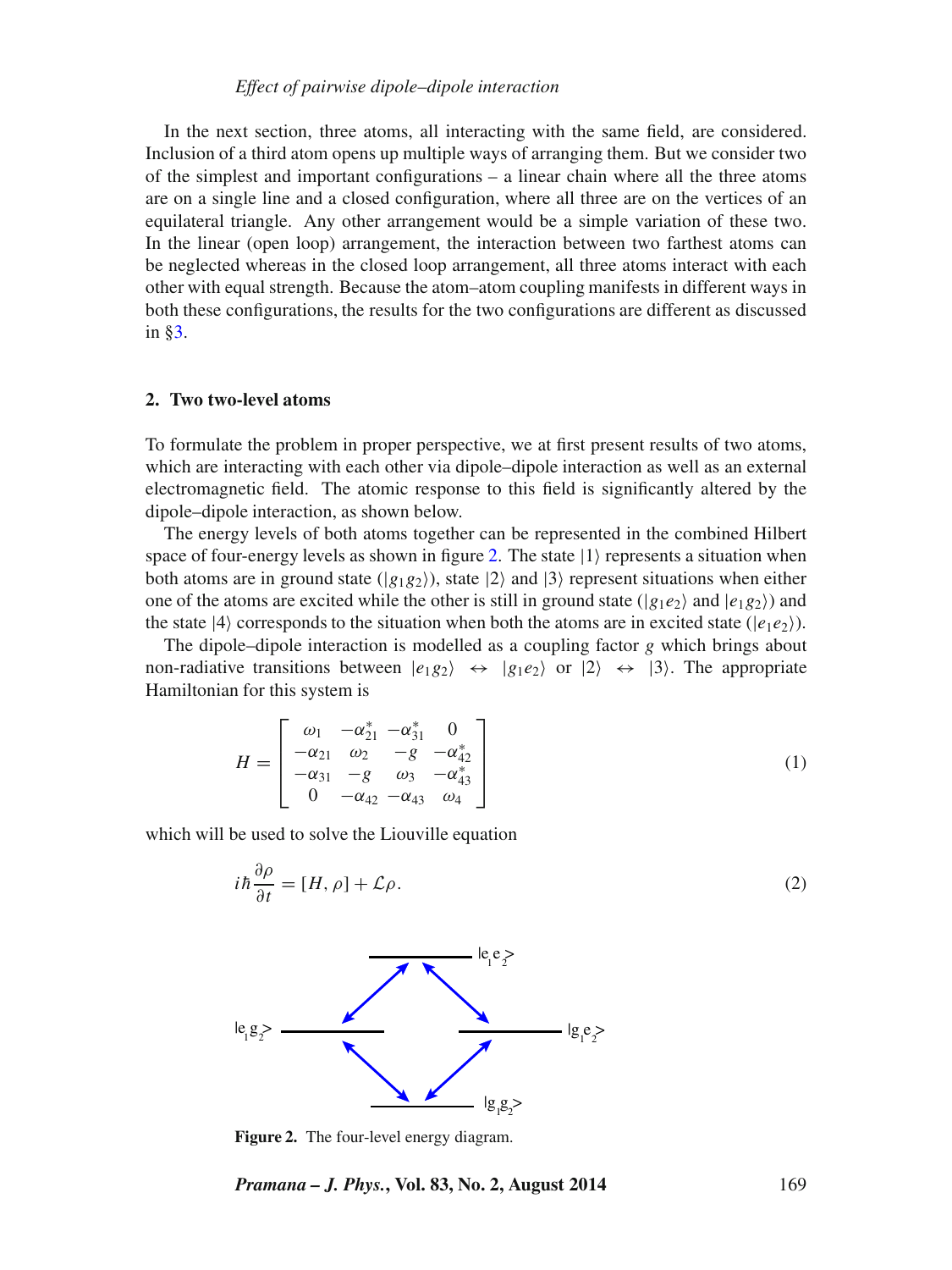The first term on the right-hand side represents the interaction with the radiation field and the dipole–dipole interaction whereas the second term (the Liouvillean) accounts for different decay mechanisms.

The resulting 16 equations are reduced to 15 by using the completeness condition  $\rho_{11}$  +  $\rho_{22} + \rho_{33} + \rho_{44} = 1$ , and rewritten in the form

$$
\frac{\partial \Psi}{\partial t} = M\Psi + \Phi,\tag{3}
$$

where M is a  $15 \times 15$  coefficient matrix and  $\Psi$ ,  $\Phi$  are column vectors each of length 15 which are defined as

$$
\Psi = [\rho_{11} \; \rho_{12} \; \rho_{13} \; \rho_{14} \; \rho_{21} \; \rho_{22} \; \rho_{23} \; \rho_{24} \; \rho_{31} \; \rho_{32} \; \rho_{33} \; \rho_{34} \; \rho_{41} \; \rho_{42} \; \rho_{43}]^T \tag{4}
$$

$$
\Phi = [0\ 0\ 0\ 0\ 0\ 2\gamma_{42}\ 0\ i\alpha_{42}^*\ 0\ 0\ 2\gamma_{43}\ i\alpha_{43}^*\ 0\ -i\alpha_{42}\ -i\alpha_{43}]^T. \tag{5}
$$

The steady-state solution of the density matrix elements may be obtained by numerically solving for

$$
\Psi_{\rm ss} = \Psi(t \to \infty) = -M^{-1}\Phi. \tag{6}
$$

The detailed results of this system are given in other works [\[13\]](#page-11-12), but is recalled here for the sake of completeness.

Figures [3a–3d](#page-4-1) show populations of the levels  $|1\rangle$ ,  $|2\rangle$ ,  $|3\rangle$  and  $|4\rangle$ , respectively in clockwise direction. They are therefore populations of the coupled two-atom levels  $|gg\rangle$ ,  $|ge\rangle$ ,  $|e\rho\rangle$  and  $|e\rho\rangle$ .

It can be seen that at  $g = 0$ , the two atoms are independent of each other and hence, the steady-state population of both ground and excited states of both the atoms have a probability of 0.5. Therefore, the probabilities of each level in the combined Hilbert space will be the product of these probabilities, i.e., 0.25. As the coupling strength between the atoms increases, the energies of levels  $|2\rangle$  and  $|3\rangle$  undergo a shift and hence their populations show a sideband at the appropriate detuning  $\Delta$ . However, this sideband<br>is absent in the population of level  $|4\rangle$  indicating 'dipole blockade' wherein once one of is absent in the population of level |4, indicating 'dipole blockade' wherein, once one of the atoms is excited while the other is still in ground state (either  $|2\rangle$  or  $|3\rangle$ ), it prevents the other atom from getting excited. This can also be seen as a result of destructive interference between the pathways  $|1\rangle \rightarrow |2\rangle \rightarrow |4\rangle$  and  $|1\rangle \rightarrow |3\rangle \rightarrow |4\rangle$ . Nevertheless, a condition where both atoms simultaneously getting excited (bypassing levels  $|2\rangle$  and  $|3\rangle$ ) exists as indicated by the small peak of population of  $|4\rangle$ . The height of this peak reduces as a function of g, indicating a strong dependency on the coupling factor.

When more than two atoms are involved, each atom interacts with all the others, further complicating the system. However, one can make a simple extension, assuming that the atoms are located on equidistant lattice sites and only the nearest-neighbour interaction is dominant. The interaction with the other neighbouring atoms can be neglected. It can be understood that the effect of *g* between any two neighbouring atoms is the same as earlier. However, the combined result of the three-atom system is definitely different, as shown in the next section.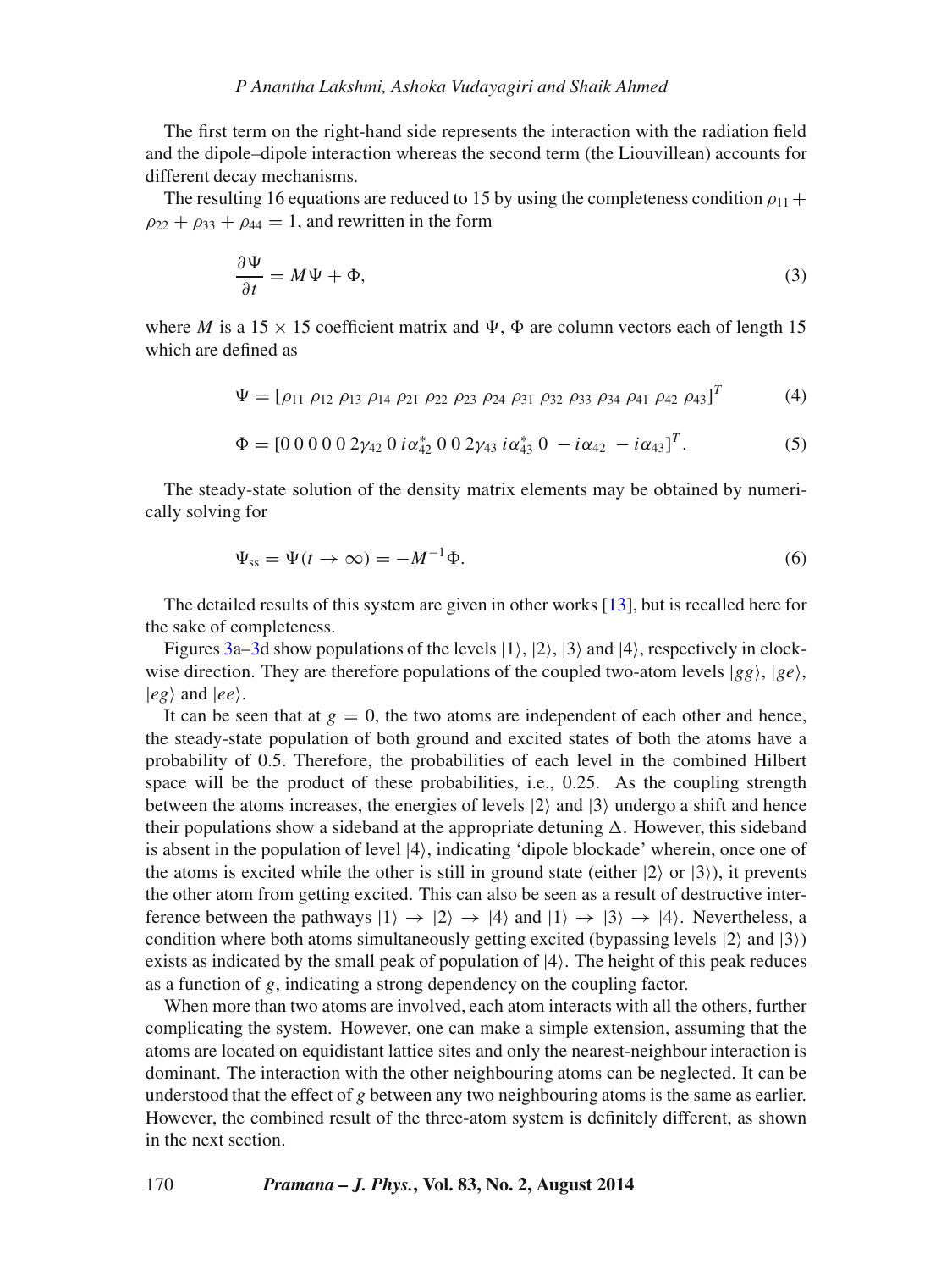<span id="page-4-1"></span>

**Figure 3.** Populations of levels  $|1\rangle$ ,  $|2\rangle$ ,  $|3\rangle$  and  $|4\rangle$ , respectively in clockwise direction. For (**a**)–(**d**), the coupling factors *g* are 0, 5, 10 and 20.

## <span id="page-4-0"></span>**3. Three atoms**

The above arguments will now be extended to three atoms, with bipartite d–d interactions. There are two configurations in which the three atoms may be arranged. In the first configuration, the atoms are arranged in a linear array, in which case d–d interactions exist between atoms 1 and 2, 2 and 3, but no interaction exists between atoms 3 and 1. The second configuration is in the form of a closed loop, where each of the three atoms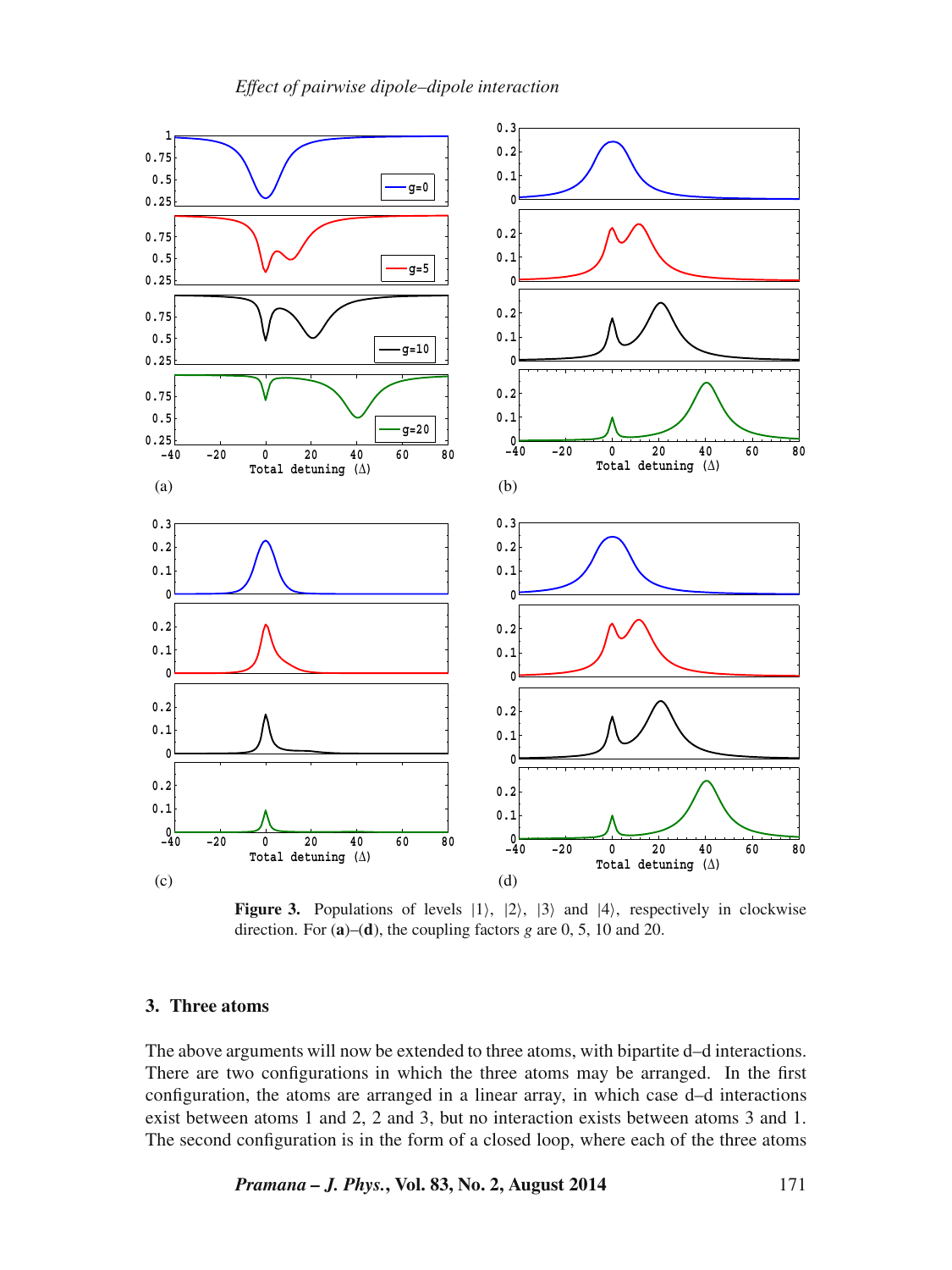interacts with its neighbours. The behaviour of the open-loop (linear) case is different from that of the closed loop. The two configurations are shown in figure [4a](#page-5-0).

The energy levels in the combined space will form a system of eight energy levels, as shown in figure [4b](#page-5-0). Energy level labelled  $|1\rangle$  corresponds to  $|ggg\rangle$  where all three atoms are in ground state. The three levels wherein any one of the three atoms are excited are  $|egg\rangle$ ,  $|geg\rangle$  and  $|gge\rangle$ , which are all degenerate and are denoted respectively as  $|2\rangle$ ,  $|3\rangle$ and |4. The three levels with two atoms in the excited state and the other in the ground state are  $|gee\rangle$ ,  $|ege\rangle$  and  $|eeg\rangle$  and are denoted as  $|5\rangle$ ,  $|6\rangle$  and  $|7\rangle$ . Finally, the state with all three atoms excited is  $|eee\rangle$  and is denoted as  $|8\rangle$ . Figure [4b](#page-5-0) also indicates the relevant laser couplings (blue arrows) between the levels. This energy level scheme is the same for both open- and closed-loop arrangements, except that for the open loop  $g_{42} = 0 = g_{57}$ , indicating that there is no dipole–dipole interaction between atoms 1 and 3.

The Hamiltonian, including both laser coupling as well as the d–d coupling between different levels is given by

$$
H = \begin{bmatrix} \omega_1 & -\alpha_{21}^* & -\alpha_{31}^* & -\alpha_{41}^* & 0 & 0 & 0 & 0 \\ -\alpha_{21} & \omega_2 & -g_{23} & g_{24} & -\alpha_{22}^* & 0 & -\alpha_{72}^* & 0 \\ -\alpha_{31} & -g_{23} & \omega_3 & g_{34} & -\alpha_{53}^* & -\alpha_{63}^* & 0 & 0 \\ -\alpha_{41} & -g_{24} & g_{34} & \omega_4 & 0 & -\alpha_{46}^* & -\alpha_{47}^* & 0 \\ 0 & -\alpha_{52} & -\alpha_{53} & 0 & \omega_5 & g_{56} & g_{57} & \alpha_{85}^* \\ 0 & 0 & -\alpha_{63} & -\alpha_{64} & g_{56} & \omega_6 & g_{67} & -\alpha_{86}^* \\ 0 & -\alpha_{72} & 0 & -\alpha_{74} & g_{57} & g_{67} & \omega_7 & -\alpha_{87}^* \\ 0 & 0 & 0 & 0 & -\alpha_{85} & -\alpha_{86} & -\alpha_{87} & \omega_8 \end{bmatrix} \tag{7}
$$

in units of  $\hbar$ , with the usual notations. For the open-loop (single line) configuration, the dipole coupling parameters  $g_{24} = 0 = g_{57}$  and for the closed-loop configuration, all the  $g_{ij}$ s are nonzero. As the simplest case scenario, all the nonzero dipole–dipole coupling factors  $g_{ij}$  both for the open- and closed-loop configurations are taken to be equal for computing the dynamics of the system. The Liouville equation for the density operator [\[2\]](#page-2-1),

<span id="page-5-0"></span>

**Figure 4.** (**a**) The closed-loop (above) and line (open-loop) arrangement (below). (**b**) The eight energy levels in the combined space (see text for definition of levels  $|1\rangle-|8\rangle$ ).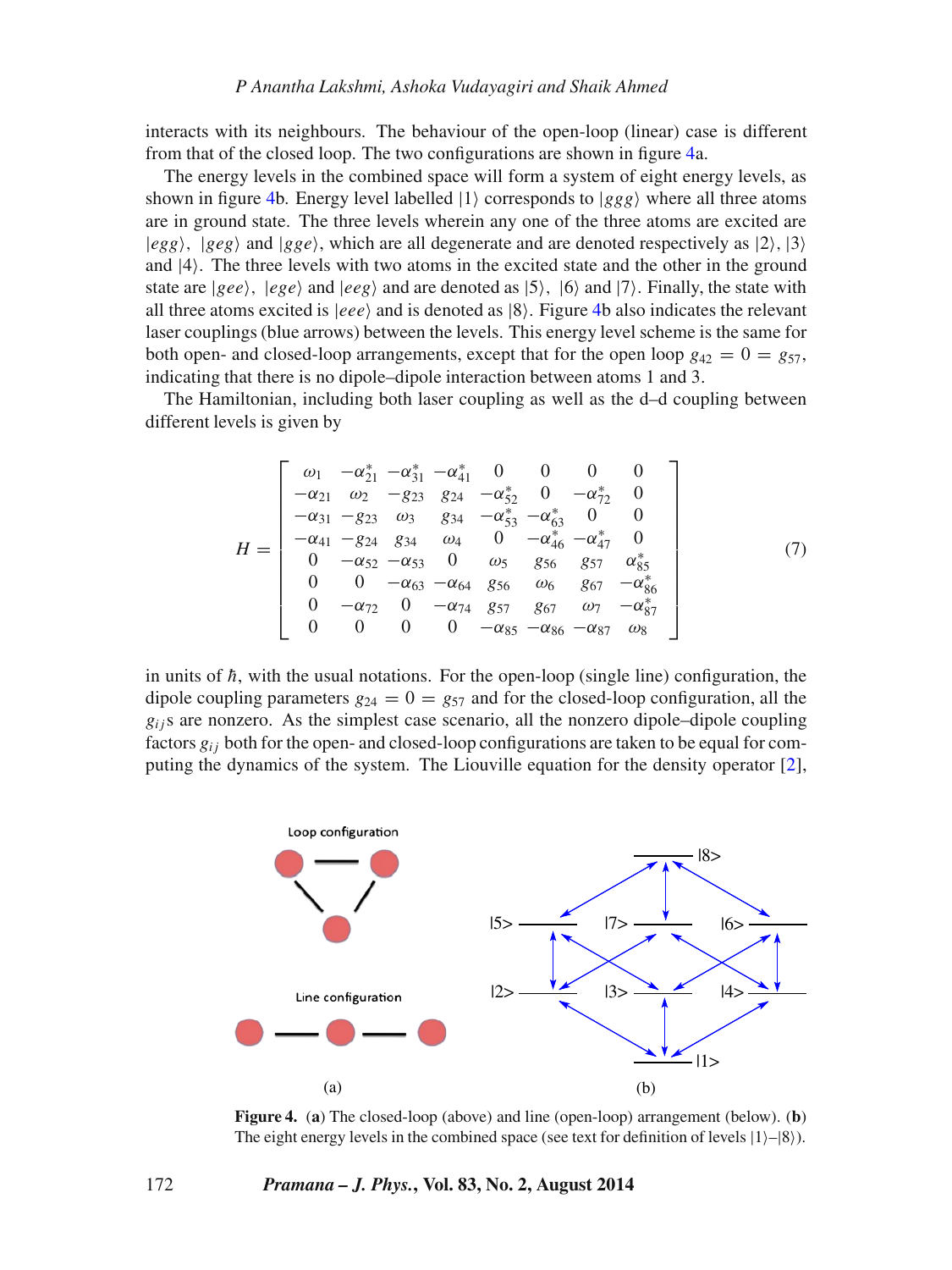governing the dynamics of the system, will give rise to 64 coupled first-order differential equations. As is the usual practice, introducing the completeness condition  $\sum_{i=1}^{8} \rho_{ii} = 1$  and eliminating one of the populations, say  $\rho_{00}$  in this study results in a set of 63 couand eliminating one of the populations, say  $\rho_{88}$  in this study, results in a set of 63 coupled equations, which are solved in steady state using the same idea as outlined in the two-atom case.

Intuitively, it can be noticed that the dipole–dipole interaction in the closed-loop configuration is identical among all the atom pairs, whereas, in the open-loop configuration, the atom in the middle (atom 2) is interacting with two neighbours (1 and 3), while atoms 1 and 3 are interacting with only one neighbour (atom 2). This lack of equivalence introduces difference in the behaviour of this system as compared to the closed-loop system. The results presented are clearly indicative of this behaviour.

## **4. Results and discussion**

Figure [5](#page-6-0) shows plot of populations  $\rho_{11}$  to  $\rho_{88}$ , for the closed-loop configuration for different values of *g*.

## 4.1 *Closed-loop configuration*

<span id="page-6-0"></span>When  $g = 0$ ,  $\rho_{11}$  shows a single dip at  $\Delta = 0$ . However, the single excited atom case –<br> $\rho_{22} = \rho_{13} = \rho_{14}$  show two small peaks instead of a single corresponding peak. The dip at  $\rho_{22} = \rho_{33} = \rho_{44}$  show two small peaks, instead of a single corresponding peak. The dip at



**Figure 5.** Populations for levels  $|1\rangle$  to  $|4\rangle$  in the loop configuration, for  $g = 0$ (blue curve),  $g = 5$  (green curve) and  $g = 10$  (red curve). All curves are for Rabi frequency  $\alpha = 5$ .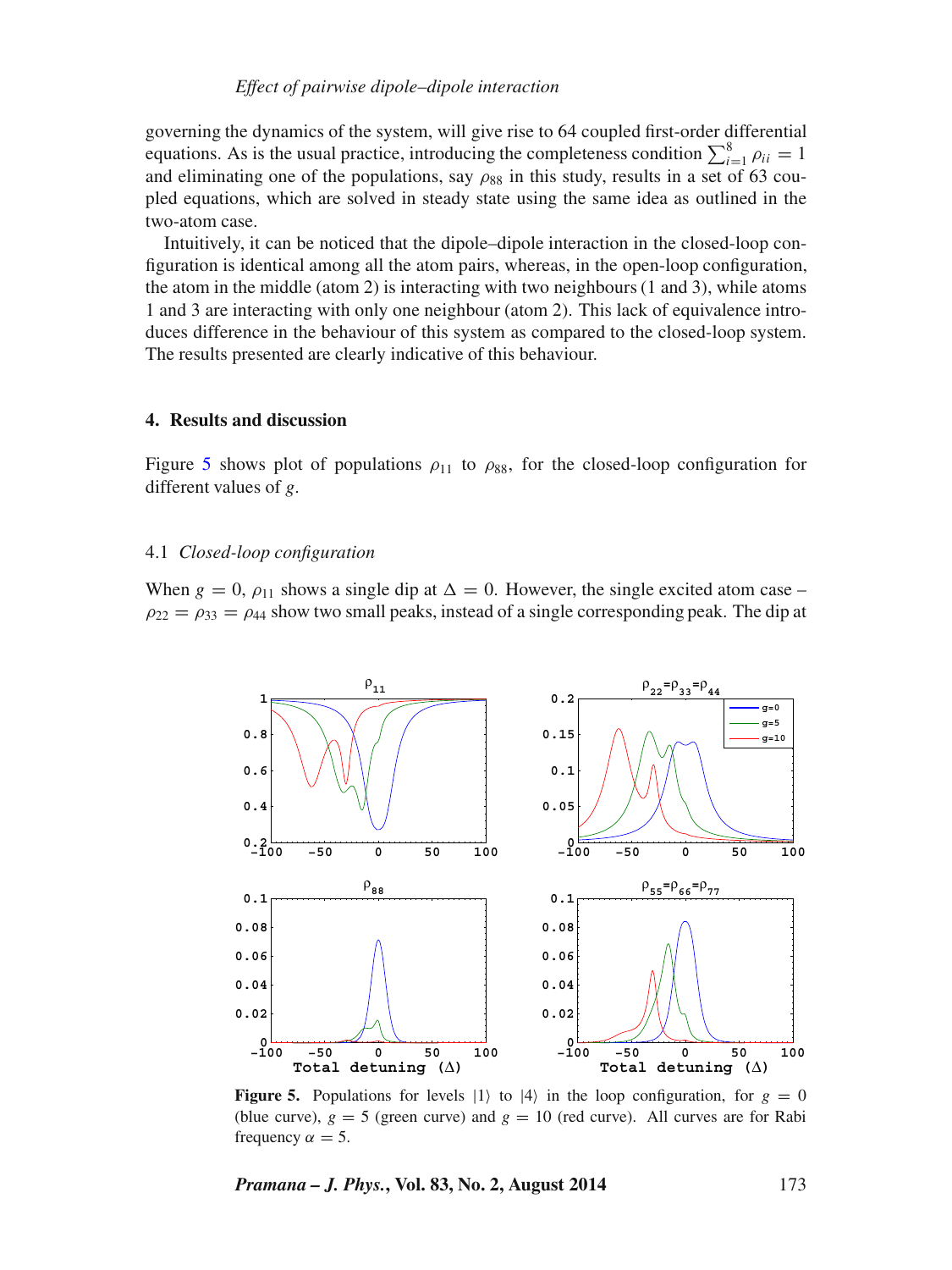the centre cannot be attributed to dipole blockade as at this point  $g = 0$ . Instead, it has to be attributed to a loss of population to higher states, where more than one atom is excited. This is evident by the single-peak structure seen in the populations  $\rho_{55} = \rho_{66} = \rho_{88}$ . Unlike the two-atom case, where all the populations were equal, it can be noticed that the system of three identical atoms shows different behaviour. Individual probabilities for getting any one of the atoms in the excited state (i.e.,  $\rho_{22} = \rho_{33} = \rho_{44}$ ) is equal to 0.14, which adds up to nearly a half of the probability for the three one-atom excited states. On the other hand, the case of any two of the atoms getting excited is much lower, adding upto 0.24 for all the three states  $\rho_{55} = \rho_{66} = \rho_{77}$  combined together. The probability for having all three atoms excited together is even smaller (which is ∼0.08).

Presence of g affects the above situation in an interesting way. The dip for  $\rho_{11}$  splits into two, with both the lobes shifted to red side of the resonance. This indicates that  $g$ causes a mixing of the energy levels in such a way as to create two superpositions, both shifted closer to each other. The two lobes also have asymmetric widths, with the extreme one becoming broader and stronger as  $g$  increases. This behaviour is exactly mirrored by the two peaks for one-atom excited state  $\rho_{22} = \rho_{33} = \rho_{44}$ .

On the other hand, the two-atoms excited state does not exhibit a clear two-lobed structure. It shows a dominant single peak, which is matched at the resonance to the narrower peak of the one-atom excited case. For moderate gs, a small bump can be seen at  $\Delta = 0$ .<br>This is most likely the population that has decayed from level  $|8\rangle$  which has a peak at This is most likely the population that has decayed from level  $|8\rangle$ , which has a peak at sharp peak at the centre, with no sidebands. The central peak too decreases drastically  $\Delta = 0$ . Level (8), which corresponds to all three atoms in the excited state has only a in height with increasing  $g$ . This can be interpreted as the presence of dipole blockade in the case of three atoms, wherein the excited atoms prevent other atoms from getting excited. Presence of the third atom indicates that the two-atom dipole blockade is not very effective: one of the atoms is excited once at least. Intuitively, one can then explain the two peaks of  $\rho_{22}$ ,  $\rho_{33}$  and  $\rho_{44}$ , and a single sideband of  $\rho_{55}$ ,  $\rho_{66}$  and  $\rho_{77}$  as follows – the energy shift due to g causes two resonances for atomic excitation – leading to any one of the three atoms to reach their respective excited states. Once excited, the atom prevents one of its neighbours from getting excited, which can be attributed to the absence of broad peak in populations. However, the third atom is not affected drastically by this blockade and it gets excited. The standard dipole blockade prevents one of the three atoms from getting excited while allowing the remaining two to get excited.

Imaginary part of coherences, for dipole-coupled transition, indicate absorption of light. Figure [6](#page-8-0) shows these coherences for  $\rho_{12}$ ,  $\rho_{25}$  and  $\rho_{58}$ . The coherence  $\rho_{12}$ , which is the same as  $\rho_{13}$  and  $\rho_{14}$  for the loop configuration shows absorption of one photon by one of the atoms to get excited. The populations  $\rho_{22}$ ,  $\rho_{33}$  and  $\rho_{44}$  mirror this absorption profile exactly. Similarly, population of two-atoms excited states  $\rho_{55}-\rho_{77}$  and coherences  $\rho_{25}$  (which is also equal to  $\rho_{26}$ ,  $\rho_{27}$ ,  $\rho_{35}$ ,  $\rho_{36}$ ,  $\rho_{46}$  and  $\rho_{47}$ ) mirror each other perfectly. Similarly,  $\rho_{58}$  (=  $\rho_{68}$  =  $\rho_{78}$ ) and the population term  $\rho_{88}$  mirror each other. Real part of coherences  $\rho_{23}$  and  $\rho_{56}$  are shown in figure [7.](#page-8-1)

## 4.2 *Open-loop (line) configuration*

Open-loop configuration (figure [4a](#page-5-0)), shows drastically different results. In this configuration, we label the state corresponding to the middle, as  $|3\rangle$ . This means that the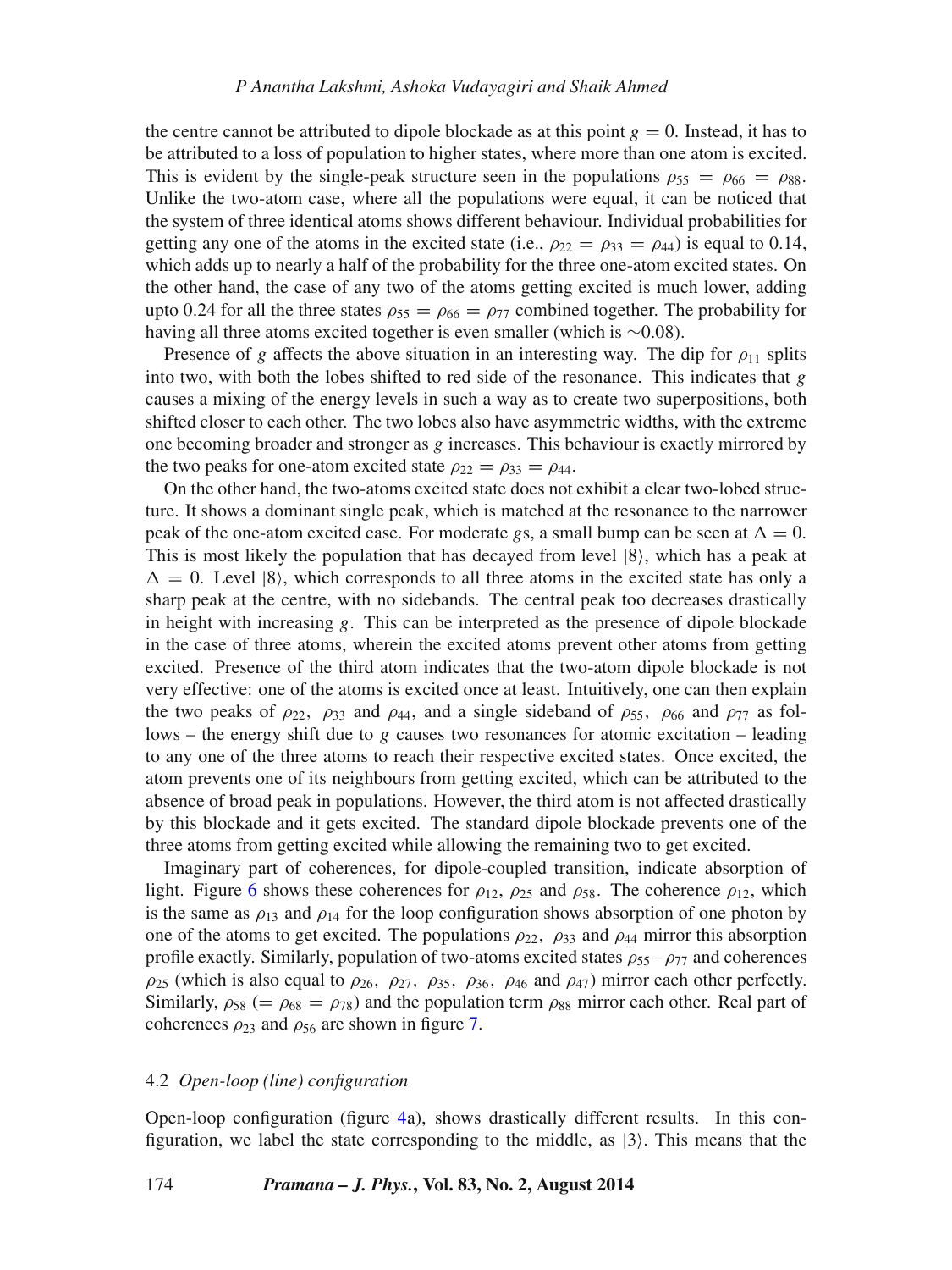*Effect of pairwise dipole–dipole interaction*

<span id="page-8-0"></span>

**Figure 6.** Real (a) and imaginary (b) parts of coherences  $\rho_{12}$ ,  $\rho_{25}$  and  $\rho_{58}$  as labelled. For the loop configuration,  $\rho_{12} = \rho_{13} = \rho_{14}$ . Coherence  $\rho_{25} = \rho_{27} = \rho_{35} = \rho_{36} =$  $\rho_{46} = \rho_{47}$  and  $\rho_{58} = \rho_{68} = \rho_{78}$ .

dipole–dipole interaction couples states  $|2\rangle$  and  $|3\rangle$  to  $|3\rangle$  and  $|4\rangle$ , but there is no coupling between  $|2\rangle$  and  $|4\rangle$ . Similarly, there is no dipole–dipole interaction between states  $|5\rangle$ and  $|7\rangle$ .

Obviously, one expects that the populations  $\rho_{22}$  and  $\rho_{44}$ , both of which are coupled to the state  $|3\rangle$  through the dipole interaction, show identical behaviour while that of  $\rho_{33}$  differs from these two. For similar reasons, one expects that  $\rho_{55}$  and  $\rho_{77}$  would be identical to each other, but different from that of  $\rho_{66}$ . The graphs shown in figures [8](#page-9-0) and [9](#page-9-1) clearly

<span id="page-8-1"></span>

**Figure 7.** Real part of coherences:  $\rho_{23} = \rho_{23} = \rho_{24}$  and  $\rho_{56} = \rho_{57} = \rho_{67}$  for loop configuration.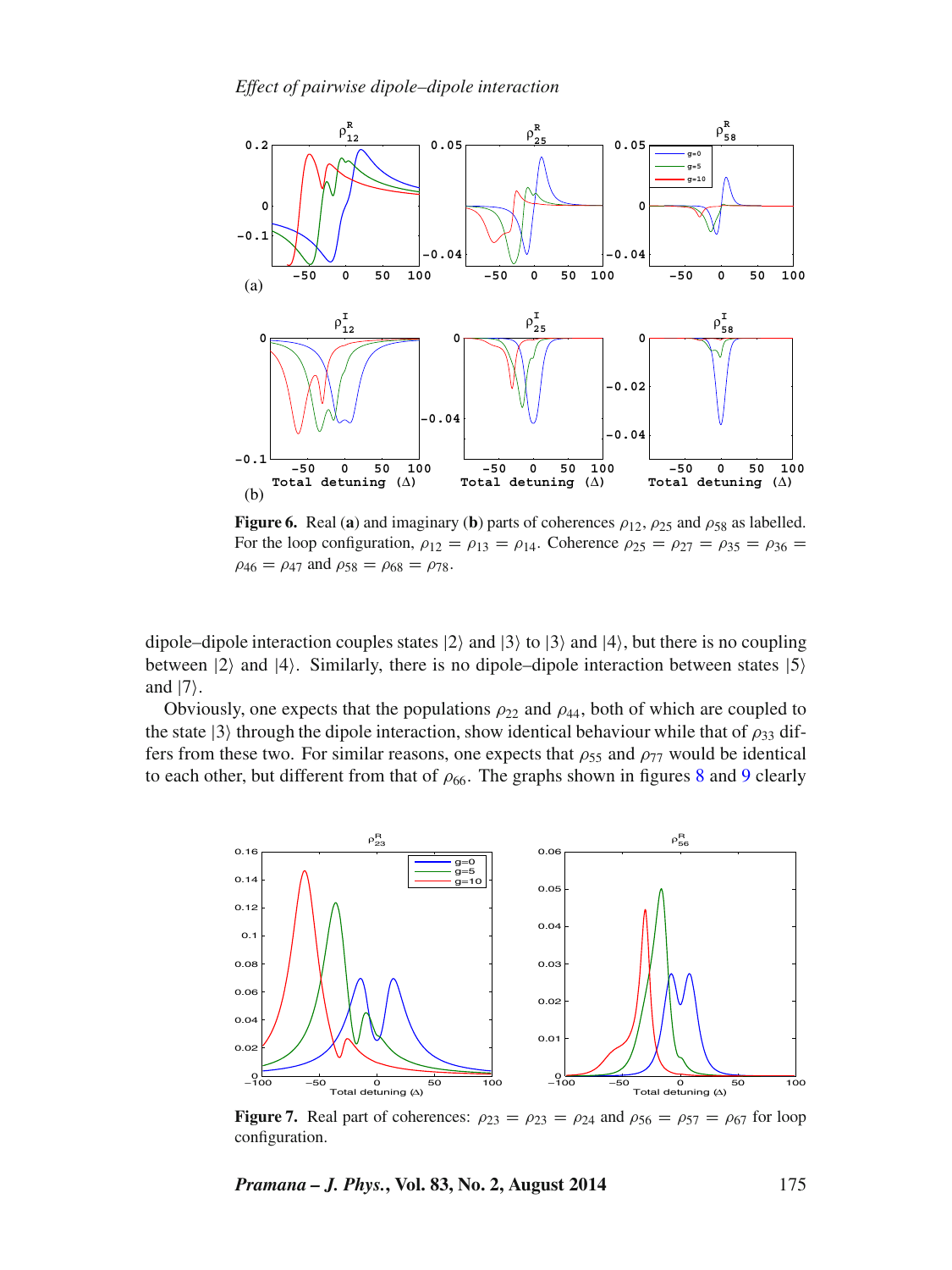<span id="page-9-0"></span>

**Figure 8.** Populations of levels  $|1\rangle$  to  $|4\rangle$  for the line configuration.

indicate this expected behaviour. There are three resonance peaks in absorption, as opposed to two that were present in the loop configuration. A small bump at the line centre ( $\Delta = 0$ ) can be noticed in all the populations, indicating a three-photon res-<br>ongance. The population  $\cos$  on the other hand, starts with a single peak for  $g = 0$ . onance. The population  $\rho_{88}$ , on the other hand, starts with a single peak for  $g = 0$ ,

<span id="page-9-1"></span>

**Figure 9.** Populations of levels  $|5\rangle$  to  $|8\rangle$  for the line configuration.

176 *Pramana – J. Phys.***, Vol. 83, No. 2, August 2014**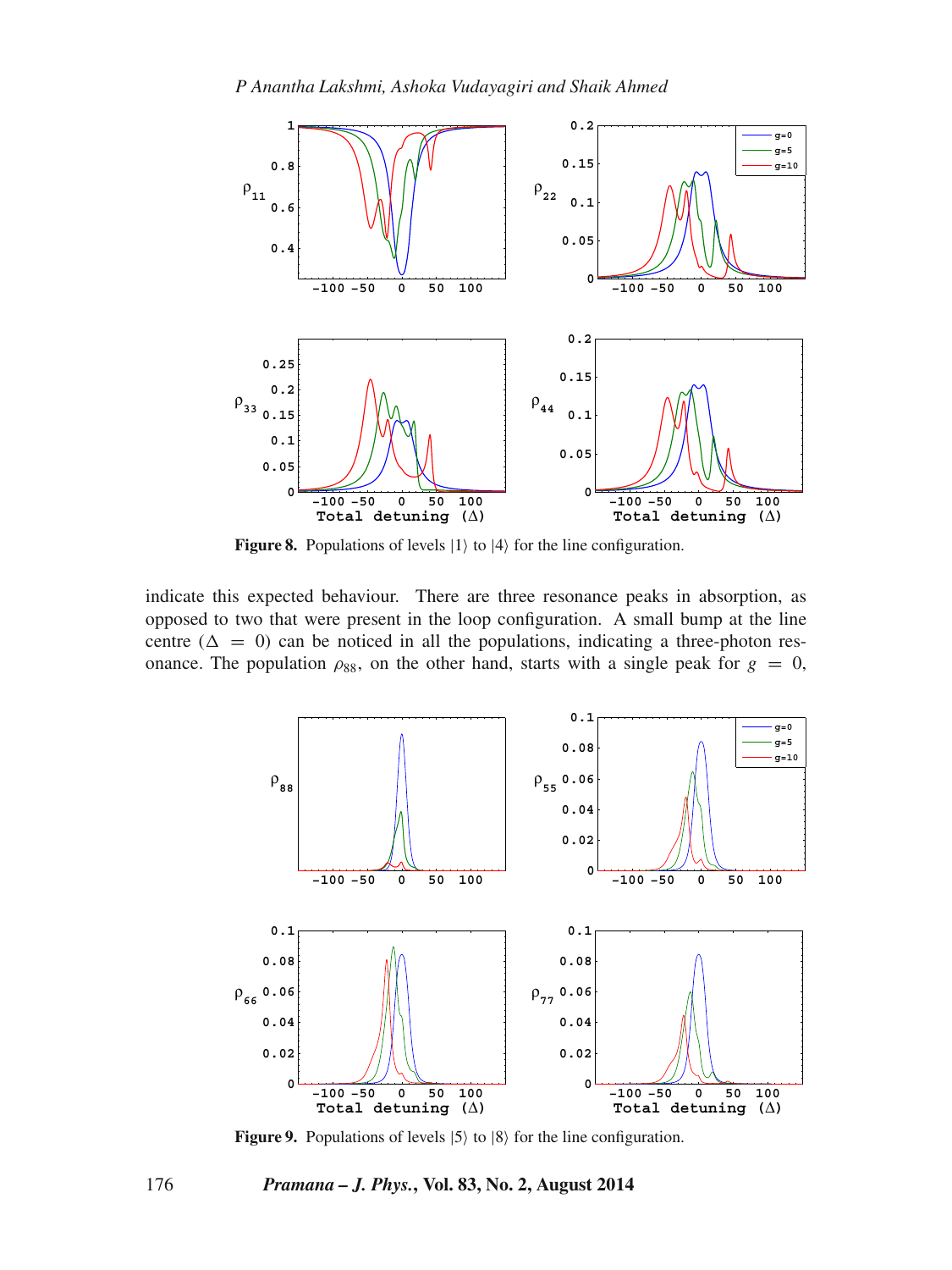<span id="page-10-0"></span>

**Figure 10.** Coherences between one-atom excited states:  $\rho_{12}$ ,  $\rho_{13}$  and  $\rho_{14}$  for the line configuration.

which splits into two as  $g$  is increased. The absorption is also strongly suppressed, indicating the presence of dipole blockade. Figures [10](#page-10-0) and [11](#page-10-1) show corresponding coherences.

<span id="page-10-1"></span>

**Figure 11.** Coherences between two-atoms excited states:  $\rho_{56}$ ,  $\rho_{67}$  and  $\rho_{75}$  for the line configuration.